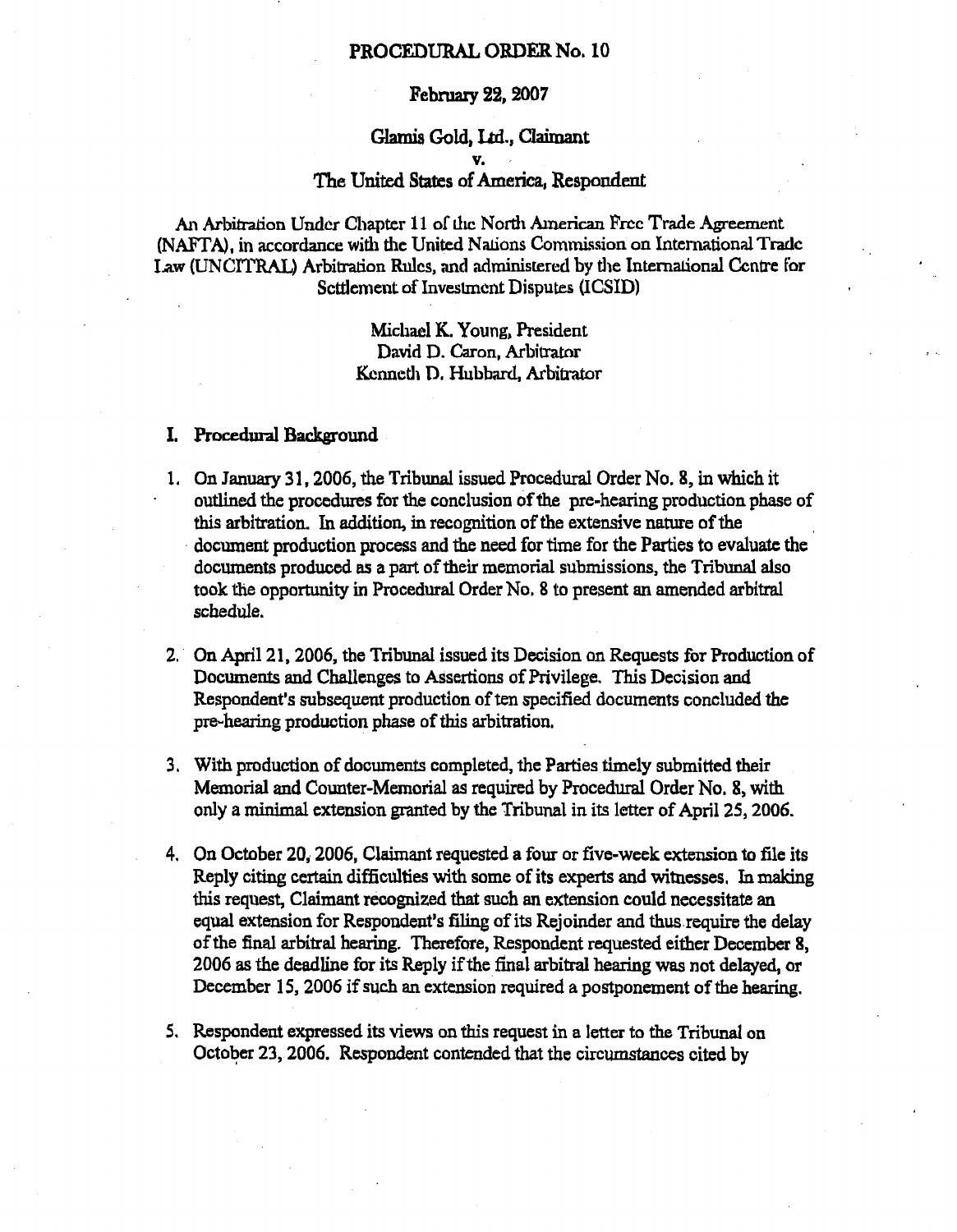Claimant did not justify the extension and that such an extension would leave insufficient time for the numerous pre-hearing requirements and thus would **necessitate postponing the hearing. Respondent further argued that its briefing** schedule made it extremely difficult for it to revise the hearing dates, Respondent, therefore, requested the denial of Claimant's extension request, but argued alternatively that, if the Tribunal granted the extension, the hearing had to be postponed.

- 6. On October 31, 2006, the Tribunal issued Procedural Order No. 9 in which it stated that it was "aware of its dual responsibility to keep the arbitration schedule moving effectively forward and to ensure that both parties have the opportunity to develop and present reasoned and supported arguments." The Tribunal believed that the circumstances described by Claimant impaired its ability to effectively prepare its case and thus an extension was required, though this necessitated adjustment to the hearing dates. A revised schedule was presented extending the deadlines for the submissions of both Claimant's Reply and Respondent's Rejoinder. The arbitral hearing was tentatively scheduled in May of 2007, and the Tribunal explained that the Assistant to the Tribunal would contact the Parties to ascertain their availability within that time period.
- 7. In informal discussions with the Assistant to the Tribunal, Respondent stated its inability to reschedule the hearing in the month of May due to prior commitments. In. addition, Respondent requested that the deadline for its Rejoinder be extended until March 15, 2007, both due to scheduling difficulties and to receive an equal preparation time to that which Claimant was afforded in Procedural Order No. 9.
- 8. By email correspondence on November 10, 2007, the Assistant to the Tribunal informed both Parties of the Tribunal's decision to grant Respondent's requested extension until March 15, 2007, for the submission of its Rejoinder.
- 9. On December 15, 2007, the Tribunal sent the Parties a letter confirming adjustments to the arbitral schedule to which the Parties had agreed previously in informal discussions with the Assistant to the Tribunal. This letter confirmed that the final arbitral hearing would be held in Washington, D.C. on August 13 to 17, 2007 and, as necessary, September 17 to 21, 2007. In confirming these dates, the Tribunal stated its appreciation for the concerns expressed by Respondent regarding the division of argument between the two weeks. The Tribunal assured the Parties that it would determine the division in a manner that ensured fairness for both Parties, both in general at present and again, in specificity, at the prehearing procedural hearing. The inclination of the Tribunal was to structure the hearing on an issue-by-issue basis, with the exact **number, order and time** limits of each issue determined at the pre-hearing procedural hearing.